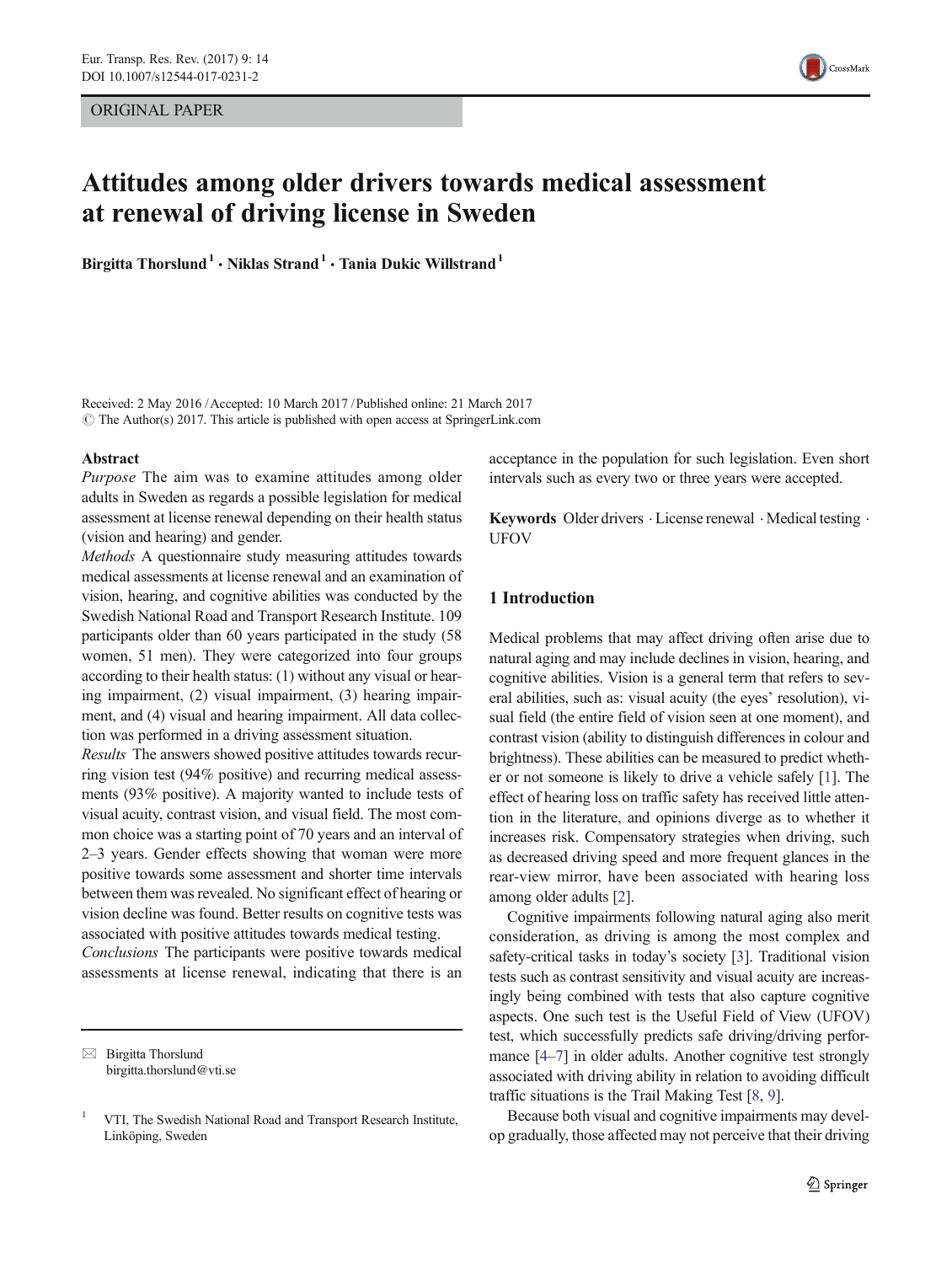skill has deteriorated. This is an important argument in favour of regular medical assessment of drivers. A review of the literature treating measurable aspects of vision that are relevant to safe driving concluded that available and broadly used tests of visual acuity are insufficient to ensure safe driving and must be combined with other tests [\[1\]](#page-7-0). Contrast sensitivity, UFOV, and glare sensitivity tests emerged as strong candidates to complement visual acuity testing and, moreover, UFOV was suggested to be the best predictor of driving performance [\[1](#page-7-0)].

Looking at medical requirements worldwide for driver licensing reveals that in countries with compulsory requirements, the limits for visual acuity and visual field are quite similar, whereas the variation is greater for monocular vision, diplopia, and requirements for driver's license renewal [[10\]](#page-7-0). In most European countries, vision testing requirements are introduced sometime between 45 and 70 years of age and recur at an interval of 1–5 years. Hearing and cognitive tests are less common or non-existing. For instance, Denmark recommends the so-called Clock drawing test, which can be used to screen for dementia and cognitive impairment, to determine fitness to drive for drivers aged 70 and older [\[10](#page-7-0)], and to our knowledge there is no country performing or recommending hearing tests. Sweden is one of six EU countries with no requirement for medical testing at driver's license renewal, the others being Austria, France, Great Britain, Hungary, and Germany [\[11](#page-7-0)]. In neighbouring countries Norway and Denmark, a medical testing certificate is required from 75 years of age, and in Finland an optical record is compulsory from 45 years of age.

A current debate in Sweden endorsed by the Swedish Transport Agency concerns whether periodic medical testing should be implemented for people starting at age 65 or 70 years to check their fitness to drive. There are many arguments in favour as well as some against this proposal. In some countries or states where medical and cognitive screening for older drivers has been introduced, there is a little evidence that such screening helps reduce injuries and fatalities on the road for this group [[12,](#page-7-0) [13\]](#page-7-0). Some studies have demonstrated a reverse effect in which more injuries occur among older drivers in countries or states where there is screening testing [\[14](#page-7-0)]. This finding is interesting, because the prevalence of some declines (i.e. contrast sensitivity and glare sensitivity) that are excluded from driving capability standards is higher than others that are included (i.e. visual acuity and visual field) [\[15\]](#page-7-0). declines not being included in standards for driving capability, contrast sensitivity and glare sensitivity, has been shown higher than others being included (visual acuity and visual field) Many countries require vision tests for older drivers at driver's license renewal, but fail to implement validated vision tests that can predict driving performance or to present the effects of these tests in terms of decreased accidents [\[16\]](#page-7-0). Thorslund and Strand suggest that available and broadly used tests of visual acuity should be combined with other tests [[1\]](#page-7-0). It is therefore important to evaluate both which tests should be included in driving assessment and how these tests should be performed.

Factors associated with old age and having a negative impact on driving ability include impaired perceptual abilities, memory decline, reduced ability to sustain and switch attention, and mobility constraints [\[3](#page-7-0)]. However, aging is usually a gradual process, and while some skills deteriorate with increasing age, other more strategic skills are used more with increasing age [[17\]](#page-7-0). As car drivers, older persons perceive certain driving situations and conditions as more demanding and potentially dangerous. These include driving in specific weather conditions, when feeling physically unwell or excited, in high-density traffic, on specific road types, and in re-sponse to others' driving behaviours [[18](#page-7-0), [19](#page-7-0)].

When travelling in a car, older men are more often drivers and women are more often passengers [\[20](#page-7-0)–[24\]](#page-7-0). A common phenomenon is that women drive less as they age, finally ceasing driving because their husbands are the main drivers. Women are often discouraged by their husbands from driving and more often question their own driving abilities and skills [\[22](#page-7-0), [24\]](#page-7-0). Consequently, these drivers become dependent on their spouses' ability and health to accomplish daily and social activities. Previous research has demonstrated that older women cease driving when they consider themselves too old for driving, whereas men declare themselves to be safe drivers despite severe illness [[25](#page-7-0)]. Women's reduced driving experience can result in a significant loss of mobility, increased dependency on transportation assistance, and increased vulnerability as unprotected road users. Gender differences in travel patterns might lead to gender differences in attitudes towards medical requirements and are worth studying specifically.

Introducing periodic vision tests does not necessary mean fewer older drivers. Shipp et al. [\[26\]](#page-7-0) demonstrated that mandatory tests were not associated with a decreased proportion of older drivers, because some give up and others resume driving after testing. The present paper addresses a topic that has recently attracted considerable attention, namely, the introduction of medical requirements for driver's license renewal, by presenting older adults' experiences and attitudes towards these.

## 2 Aim and research questions

More knowledge of the target group's attitudes towards mandatory medical tests is needed in order to assess whether there is acceptance of testing legislation or whether measures are needed to build such acceptance before continuing with any policies or legislation. It is also important to consider the target group's perspective in order to design policies successfully. This paper accordingly examines attitudes among older adults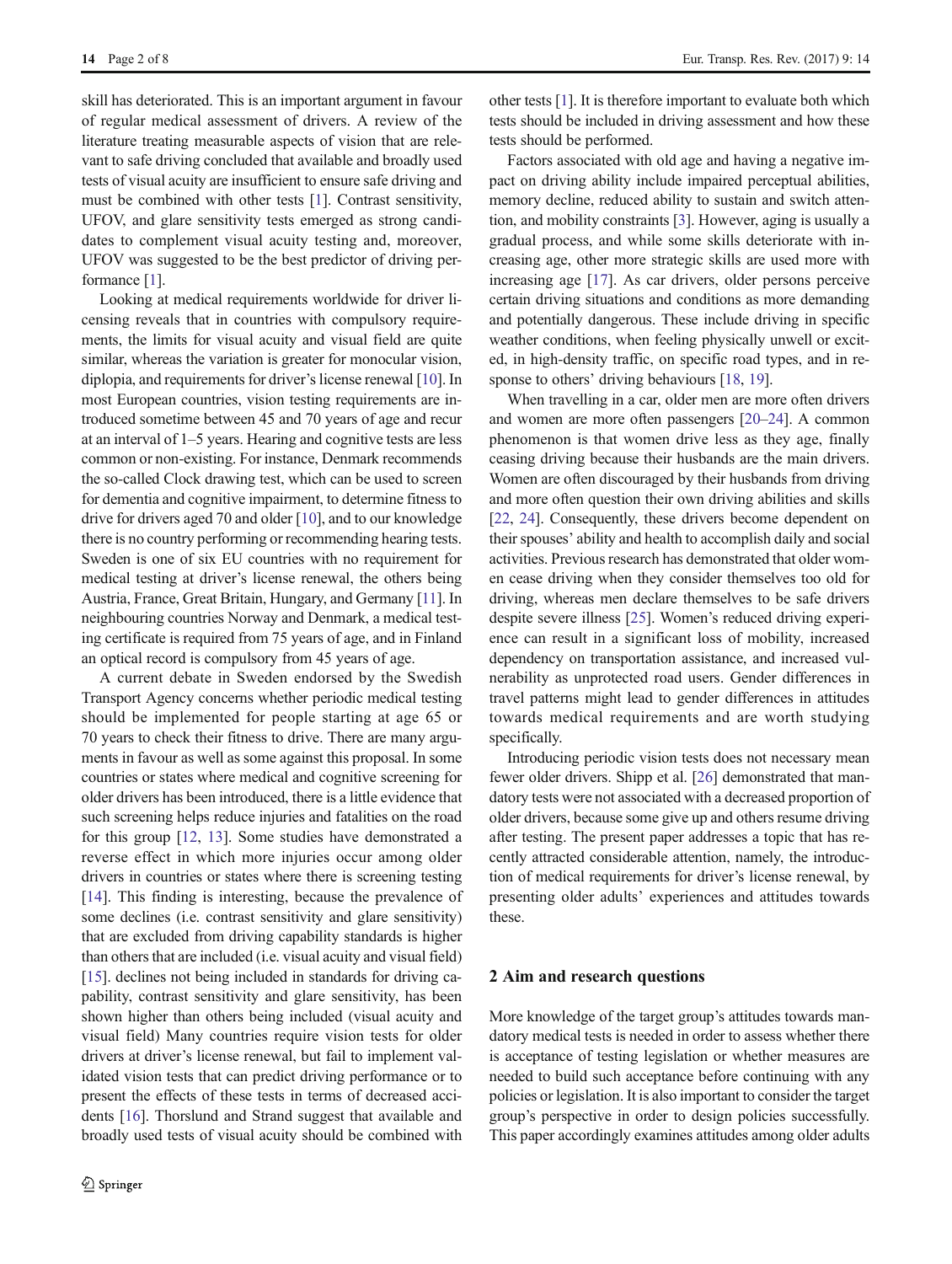in Sweden towards possible legislation requiring medical testing at driver's license renewal. To accomplish this, the following two research questions were posed:

RQ1: What are the attitudes of older persons towards mandatory medical tests for license renewal? Do the factors age, gender, and vision and hearing impairments influence these attitudes?

RQ2: From what age and at what frequency are mandatory medical tests for license renewal accepted by older persons? Do the factors age, gender, and vision and hearing impairments influence these attitudes?

# 3 Methods

A questionnaire study measuring attitudes towards medical assessment at driver's license renewal and towards examination of vision, hearing, and cognitive abilities was conducted by the Swedish National Road and Transport Research Institute (VTI). The data were collected in Stockholm at St. Erik Eye Hospital by trained optometrists.

#### 3.1 Participants

In total, 109 adults (58 women, 51 men) over 60 years of age  $(M<sub>age</sub> = 69.45 \text{ years}, \text{ age range: } 60-87 \text{ years})$  holding valid driver's licenses and residing in Stockholm county, Sweden were recruited through social media and hearing loss associations to participate in the study. The mean annual distance in kilometres driven by each participant was 7617.5  $(SD = 13,985.3)$ . The participants were categorized into four groups according to their hearing and vision abilities, as follows: normal hearing and normal vision (NHNV; 10 women, 13 men,  $M<sub>age</sub> = 68.8$  years, age range: 60–83 years), normal hearing and vision loss (NHVL; 20 women, 9 men,  $M<sub>age</sub> = 68.1$  years, age range: 61–77 years), hearing loss and normal vision (HLNV; 11 women, 11 men,  $M<sub>age</sub> = 71.3$  years, age range: 62–87 years), and hearing loss and vision loss (HLVL; 17 women, 18 men,  $M_{\text{age}} = 69.8$  years, age range: 60–85 years). See Table 1 for group distribution. During examination, participants were asked to wear corrective eyewear as applicable. All participants were allowed to choose either two cinema tickets or a flower gift card with a value of EUR 20 as compensation for participation.

# 3.2 Measures

Most measures included in this study were identified in our previous study as promising for predicting traffic safety [[1\]](#page-7-0). Tests were performed on the participants and questions were asked about the relevance of each test to a driving assessment situation.

## 3.2.1 Vision and hearing tests

The vision tests identified in the literature as the most promising and feasible were carried out. Visual acuity and contrast sensitivity were tested on all participants using an EDTRS chart with 100% and 10% contrast levels. Visual field was tested using a Humphrey Field Analyzer and the Esterman test protocol [\[26,](#page-7-0) [27\]](#page-7-0). Pure tone audiometry at four frequencies (i.e. 500, 1000, 2000, and 4000 Hz) was conducted according to WHO methodology [[28\]](#page-7-0). To evaluate the effect of hearing aids, and because it provides a more ecologically valid measure of hearing ability than pure tone audiometry, speech-innoise testing was performed with and without hearing aids, using lists and methods from Magnusson et al. [[29\]](#page-7-0).

## 3.2.2 Cognitive tests

Participants were asked to complete a computer-based version (V7) of the Useful Field of View (UFOV®) test. Skills mea-sured by UFOV are thought to be used during driving [[30\]](#page-7-0), and the test is thought to be indicative of accident risk in the older demographic [\[31](#page-7-0), [32\]](#page-7-0). This test was believed to provide a measure of differences in driving-related attentional skills. Participants were required to perform all three subtests that measure stimulus identification, divided attention, and selective attention, respectively.

All participants also completed the Trail Making Test (TMT), which assesses visual search, processing speed, and mental flexibility [[33\]](#page-7-0) and has displayed a strong association with driving ability [[8](#page-7-0)]. TMT part A consists of numbermarked targets connected in numerical order and part B of targets, marked with both numbers and letters, connected in

Table 1 Gender distribution and mean age in each participant group: normal hearing and normal vision (NHNV), normal hearing and vision loss (NHVL), hearing loss and normal vision (HLNV), and hearing loss and vision loss (HLVL)

| Participants                       | NHNV <sup>a</sup> | NHVL $b$        | HINV <sup>c</sup> | HIM <sup>d</sup>  |
|------------------------------------|-------------------|-----------------|-------------------|-------------------|
| Men/women                          | 13/10             | 9/20            | 11/11             | 18/17             |
| Age, years, mean $(SD)$            | 68.8(5.3)         | 68.1 (4.3)      | 71.3(5.6)         | 69.8(5.4)         |
| Age range, years                   | $60 - 83$         | $61 - 77$       | $62 - 87$         | $60 - 85$         |
| Annual mileage, km,<br>mean $(SD)$ | 8600.0 (9819.4)   | 7572.8 (7643.0) | 6634.1 (12,442.1) | 7627.1 (20,344.2) |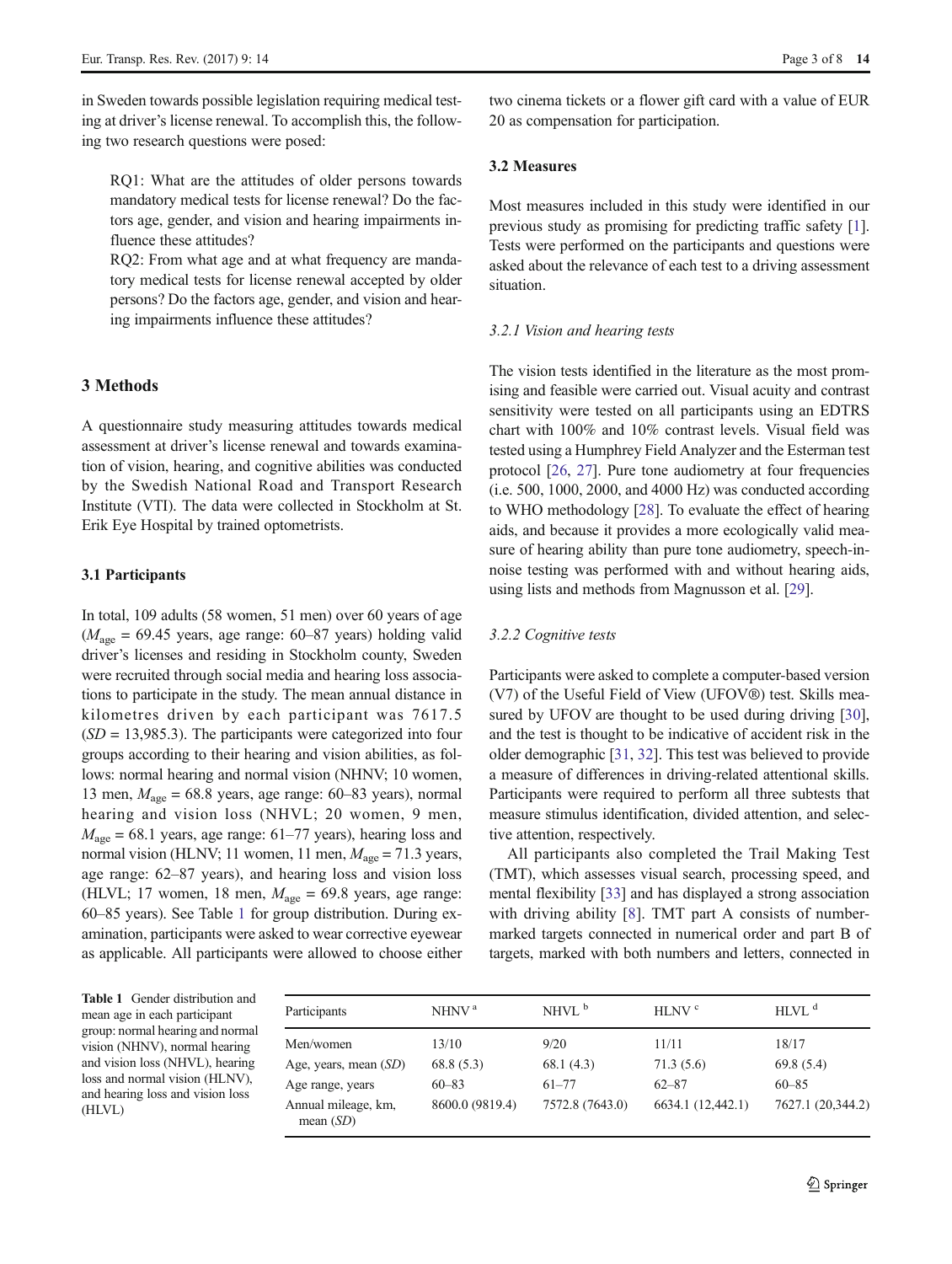a combined numerical and alphabetical order; the result is the time needed to complete the task.

## 3.2.3 Questionnaire

The questionnaire was administered by researchers from VTI. Attitudes, defined as feelings or emotions associated with certain topics, were measured and Likert-type scales were used for most of the items included in the study [\[34\]](#page-7-0). The items are presented below and will henceforth be referred to as Q1, Q2, etc. Regarding Q3, the participants performed the tests before responding to the items, so they knew what the tests were about.

Q1: Introducing mandatory vision tests for older drivers is a good idea.

Q2: The recurrent medical assessment of older drivers is a good idea.

Q3: Do you think that the following tests should be included in a medical assessment of older drivers? (Visual acuity, Contrast sensitivity, Visual field, Glare sensitivity, Audiogram, Speech in noise, UFOV, TMT)

Q4: At what age do you think that mandatory medical assessments should be introduced for older drivers?

Q5: How often do you think that recurrent medical assessments of older drivers should be conducted?

Q1 and Q2 were responded to by choosing one alternative on a five-point Likert-type scale  $(1 = \text{fully agree}, 2 = \text{partly})$ agree,  $3$  = neither agree nor disagree,  $4$  = partly disagree,  $5 =$  disagree). Q3 was answered by choosing one of four alternatives on a five-point scale  $(1 = yes, 2 = possibly,$  $3 =$  doubtful,  $4 =$  absolutely not). Q4 was answered by selecting one year in the range of 60–85 years and Q4 by choosing an interval of 1, 2, 3, 5, or 10 years. For Q4 and Q5, answering "no tests should be introduced" was also an option.

# 3.3 Analysis

A Pearson correlation coefficient was computed to assess the relationship between responses to the questionnaire items, the results of the included cognitive tests, and chronological age. Cohen [[35](#page-7-0)] was used to guide the interpretation of the strength of significant correlations. To test whether there were statistically significant differences between the four groups in their questionnaire responses, a Kruskal-Wallis H test was conducted. Finally, Mann-Whitney U tests were conducted to test for statistically significant differences in responses between men and women.

All statistical analyses were performed using IBM SPSS Statistics (version 22) and 0.05 was chosen as the significance level.

# 4 Results

First, descriptive results are presented for all questionnaire items. This is followed by presentation of gender differences and group differences. Finally, correlations of the responses with cognitive tests and with age are presented.

## 4.1 Distributions

The questionnaire included five items (Q1–Q5) regarding tests related to licensing requirements for older drivers (e.g. vision and cognitive tests). When asked whether mandatory vision tests were a good idea (Q1), the respondents displayed positive attitudes towards the suggestion. The majority (70.6%) responded that they fully agreed with the statement. The responses to Q2 concerning recurrent medical tests indicate positive attitudes like those towards Q1. The majority (65.1%) responded that they fully agreed with the statement in Q2. See Fig. [1](#page-4-0) for an overview of the distribution of responses to Q1 and Q2.

When asked about the inclusion of various tests in a mandatory medical assessment, the results indicate that most respondents wanted to include tests of visual acuity, contrast vision, and visual field. For tests of glare sensitivity, UFOV, and TMT, most participants responded on the positive side of the scale, as they either wanted or possibly wanted to include the tests. For the hearing tests, i.e. audiogram and speech in noise, the participants were more doubtful. For audiogram, most chose responses in the middle of the scale (i.e. possibly or doubtful), while for speech in noise, most chose responses on the negative side of the scale (i.e. doubtful or absolutely not). To summarize, the participants were sceptical regarding hearing-related tests, somewhat positive or neutral towards cognitive tests, and were inclined to include vision tests. Fig. [2](#page-4-0) provides an overview of the responses.

Most participants (91.74%) chose responses to Q4 indicating that mandatory medical tests should be introduced for drivers above 60 years of age. The most common choice was a starting age of 70 years ( $M = 70.87$ ,  $Mdn = 70$ , Mode = 70,  $SD = 6.59$ ). When asked at what interval recurrent medical tests should be conducted (Q5), most chose intervals of between every two and every five years, with the most common answer being every three years (Fig. [3](#page-5-0)).

## 4.2 Effects of gender

Differences between men and women were examined using Mann-Whitney U tests. The results indicate no detectable differences for Q1, Q2, and Q4 regarding the introduction of mandatory vision tests, recurrent medical tests, and the age at which tests should be introduced, respectively. For Q3, there was a significant difference between men and women concerning the visual acuity and audiogram tests, such that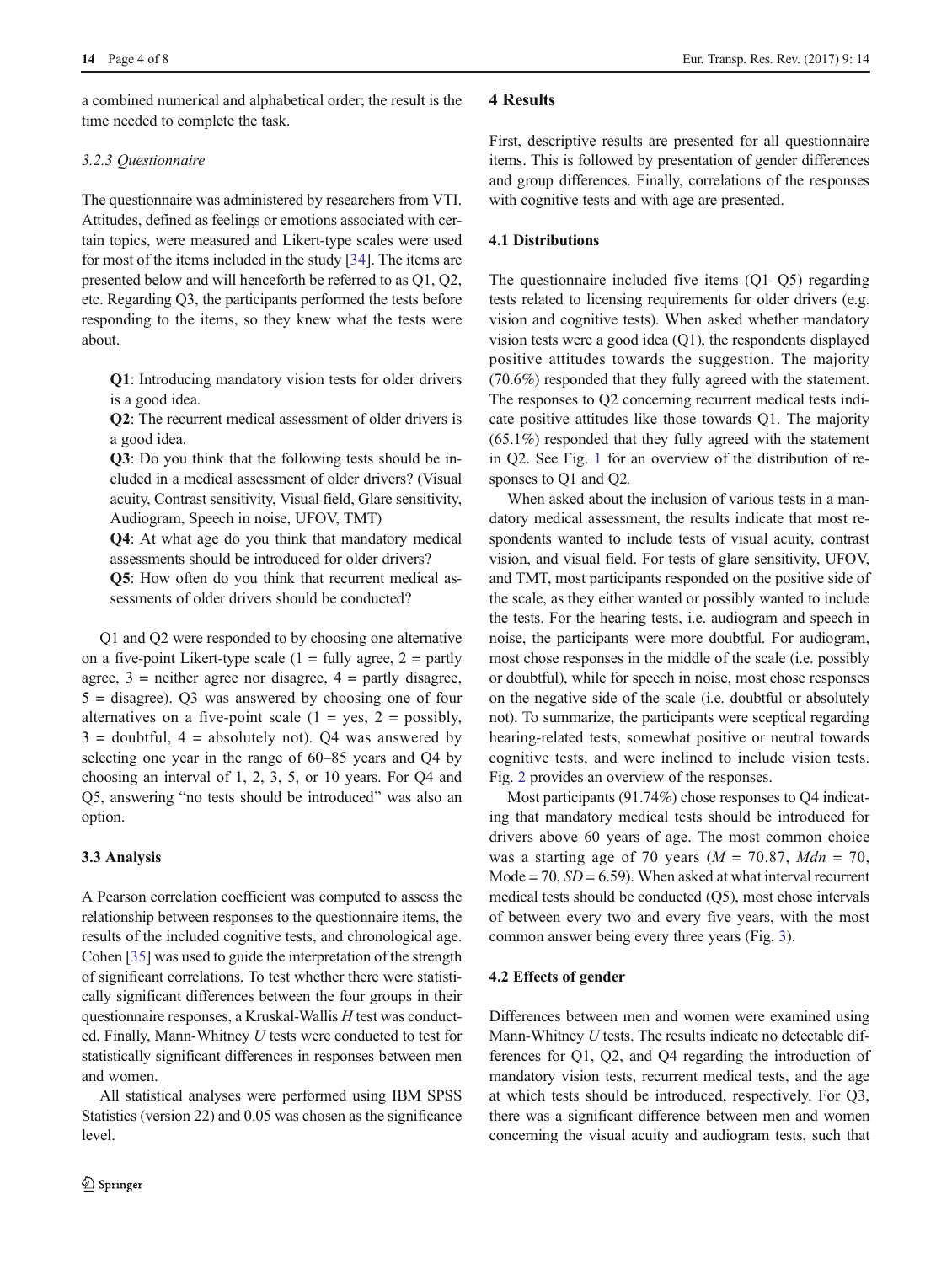<span id="page-4-0"></span>



women were more positive towards their introduction. No detectable difference was found for the other tests. For Q5, concerning how often tests should be performed, there was also a detectable difference between men and women, with women thinking that tests should be performed more frequently. See Table [2](#page-5-0) for an overview of the Mann-Whitney U test results.

#### 4.3 Effects of group

Kruskal-Wallis  $H$  testing did not detect any significant differences between the responses to Q1, Q2, Q3, and Q5 between the four groups. Age-related decline in terms of hearing loss, vision loss, or combined hearing and vision loss did not affect the responses. Subjecting  $Q4$  to Kruskal-Wallis  $H$  testing revealed a significant difference between the four groups. Posthoc pairwise comparison detected differences between NHNV and HLNV ( $p = 0.015$ ) and between NHNV and HLVL  $(p = 0.024)$ . Post-hoc testing also indicated that NHVL and HLNV were close to being significant ( $p = 0.084$ ). When  $p$ -values were adjusted to account for the number of comparisons, no differences remained significant. See Table [3](#page-6-0) for an overview of the Kruskal-Wallis  $H$  test results.

## 4.4 Effects of cognitive ability

When examining the questionnaire responses to find correlations with results on the cognitive tests, the results indicated that Trail Making Test B was slightly positively correlated with Q1 responses, concerning the introduction of mandatory vision tests for older persons ( $r = 0.216$ , significant at the 0.05 level, two-tailed). This means that people performing better on Trail Making Test B were more inclined to agree to the introduction of mandatory vision tests. No correlation was found between Trail Making Test A and the three items.

For the other cognitive test, UFOV, there were correlations between the divided attention subtests and items regarding the implementation of vision testing  $(r = 0.316$ , significant at the 0.01 level, two-tailed) and recurrent testing  $(r = 0.225,$  significant at the 0.05 level, two-tailed). The correlation for implementing vision testing was medium-strength positive, while the correlation for recurrent testing was weakly positive. This implies that individuals performing better on these two subtests were more inclined to agree with the introduction of mandatory vision tests. For the selective attention subtest, there was a small positive correlation with how often

Fig. 2 Distribution of responses to Q3: "Do you think that the following tests should be included in a medical assessment of older drivers?'

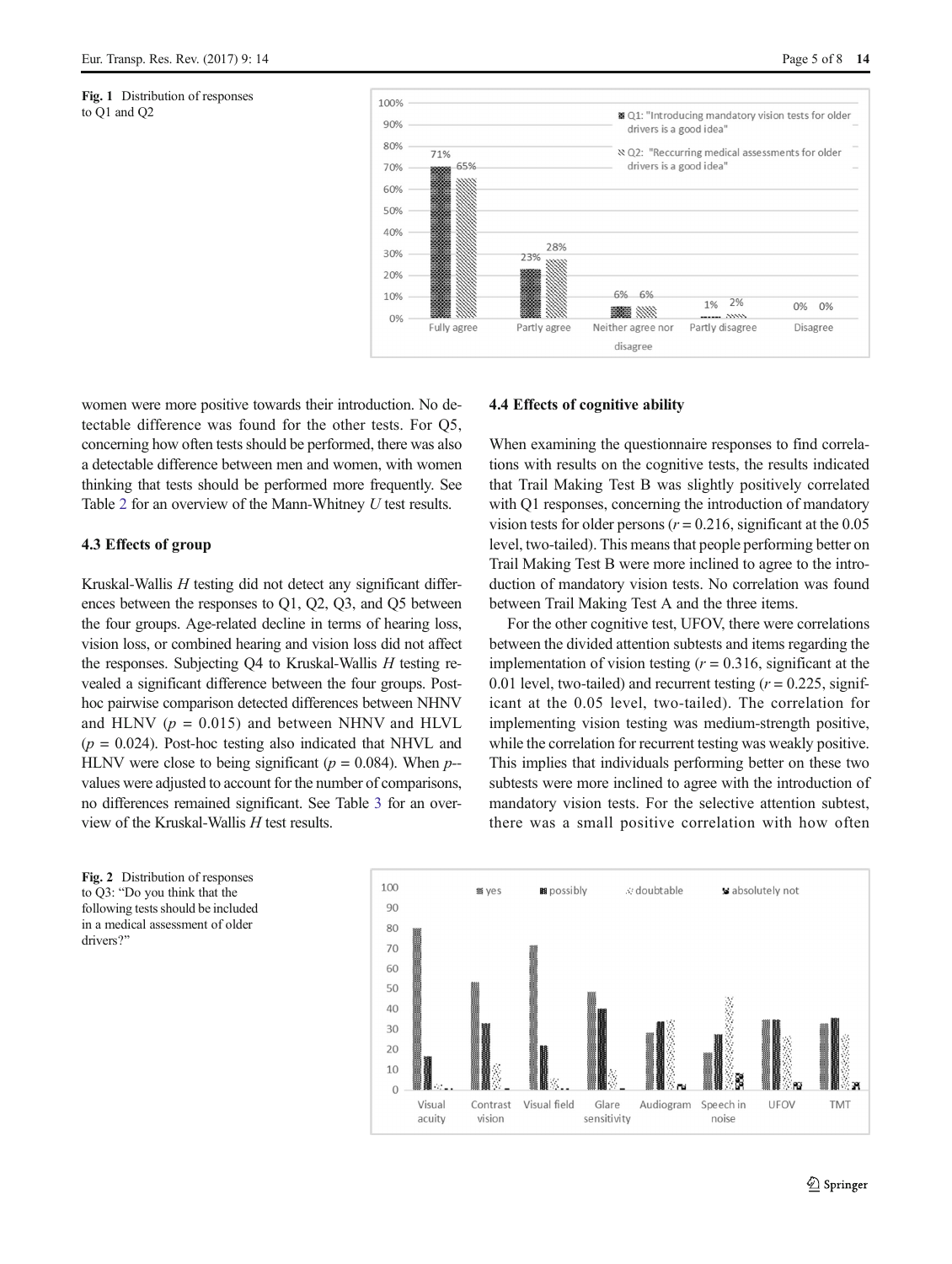<span id="page-5-0"></span>Fig. 3 Distribution of responses to Q5: "How often do you think that recurrent medical assessments of older drivers should be conducted?"



participants thought recurrent testing was justified  $(r = 0.251)$ , significant at the 0.01 level, two-tailed). This means that individuals with better selective attention results suggested that testing should recur more often. There was no correlation between chronological age and the five items.

# 5 Discussion

The attitudes of older adults towards possible legislation requiring medical testing at driver's license renewal were examined using two main research questions:

RQ1: What are the attitudes of older persons towards mandatory medical tests for license renewal?

RQ2: From what age and at what frequency are mandatory medical tests for license renewal accepted by older persons?

Table 2 Results of Mann-Whitney U tests of differences between women<sup>a</sup> and men<sup>b</sup>

| Question          | $U$ -value | $\boldsymbol{P}$<br>0.703 |  |
|-------------------|------------|---------------------------|--|
| Q1                | 1529.0     |                           |  |
| Q <sub>2</sub>    | 1567.5     | 0.521                     |  |
| Q3                |            |                           |  |
| Visual acuity     | 1166.5*    | 0.007                     |  |
| Contrast vision   | 1328.0     | 0.309                     |  |
| Visual field      | 1339.0     | 0.281                     |  |
| Glare sensitivity | 1378.0     | 0.498                     |  |
| Audiogram         | $1048.0*$  | 0.006                     |  |
| Speech in noise   | 1196.0     | 0.066                     |  |
| <b>UFOV</b>       | 1605.5     | 0.417                     |  |
| <b>TMT</b>        | 1663.0     | 0.238                     |  |
| Q4                | 1570.5     | 0.572                     |  |
| Q <sub>5</sub>    | 1839.0*    | 0.024                     |  |

 $n = 51$ 

 $*_{p}$  < 0.05

 $\hat{Z}$  Springer

These questions are discussed separately according to the present results and previous knowledge from the literature.

The attitudes towards medical assessment at driver's license renewal are extremely positive, with most respondents (i.e. 94%) agreeing (71% fully and 23% partly) that this is a good idea. This implies that the respondents see the tests as providing evidence of driving ability, encouraging them to keep driving. This is in line with the suggestion that some might give up and others resume driving as a result of the testing, an interpretation of Shipp (2000), who demonstrated that mandatory tests were not associated with a decreased proportion of older drivers.

Regarding the type of tests to be included in recurrent medical assessments, the participants were sceptical towards hearing-related tests, somewhat positive or neutral towards cognitive tests, and inclined to include vision tests. Previous research is contradictory regarding the safety risks posed by hearing loss. In both simulator and field studies, hearing loss has been found to affect driving behaviour, mainly via compensatory strategies such as decreased driving speed and more comprehensive visual search behaviour [\[2\]](#page-7-0). Until we have a more definitive idea of how hearing loss impacts driving safety, it will probably not be emphasized when it comes to policy decisions about medical assessments for driving.

No correlation was found between chronological age and the five items, although there was correlation between some of the items and some parts of the cognitive testing, which in turn measures abilities that decline with increased chronological age.

Age-related ability declines, controlled for in this study, were not associated with attitudes, meaning that individuals with vision loss, hearing loss, or a combination of both were not more or less positive towards medical testing at license renewal. Cognitive abilities, on the other hand, which also decline with age, were correlated with attitudes, such that better results on the cognitive tests were associated with more positive attitudes towards medical testing at license renewal. There might be several reasons for this, both conscious and unconscious. One possibility is that individuals who are aware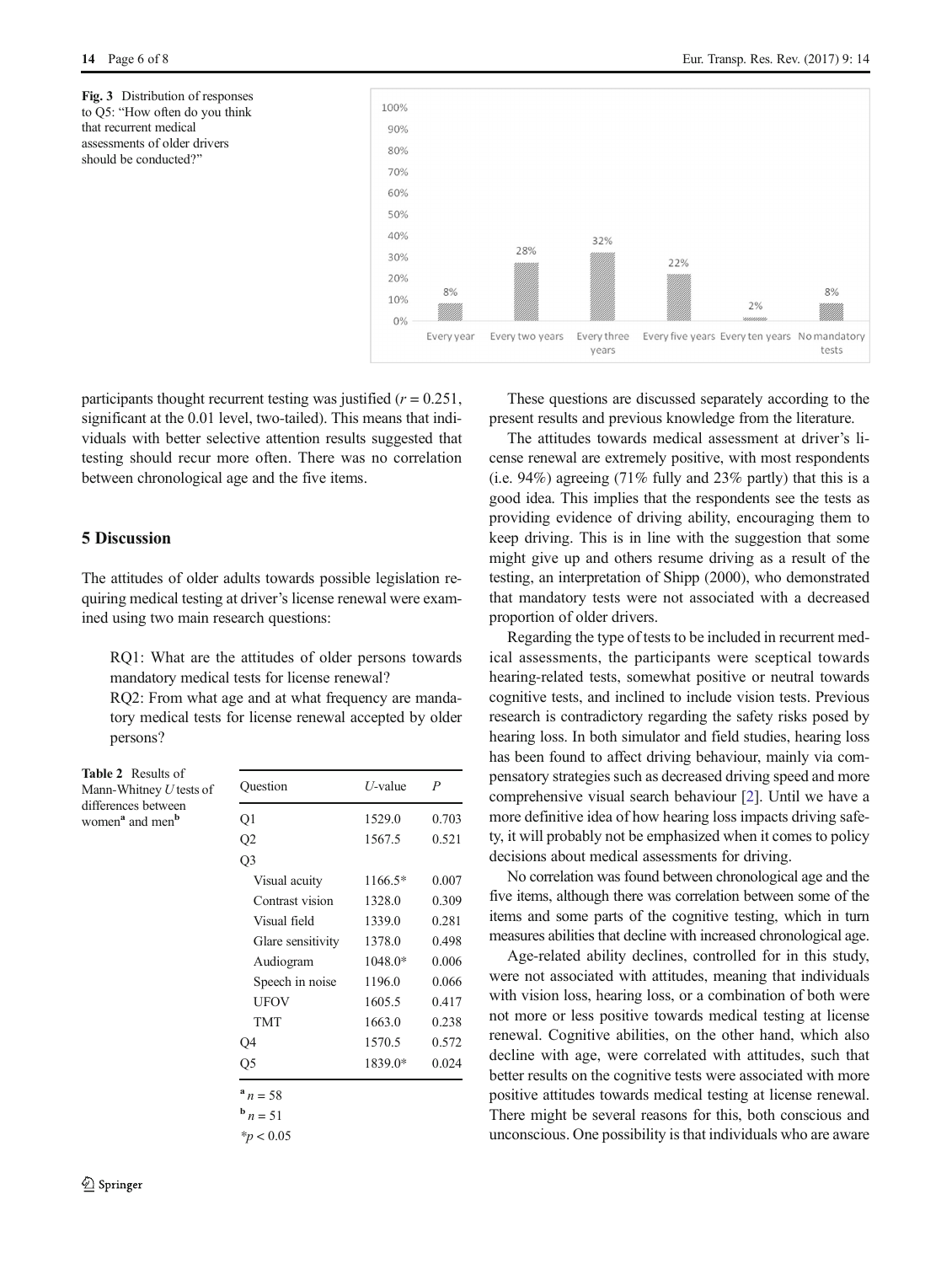<span id="page-6-0"></span>

| Ouestion          | $X^2$ (3) | $\boldsymbol{p}$ | Mean rank         |                   |                   |                   |
|-------------------|-----------|------------------|-------------------|-------------------|-------------------|-------------------|
|                   |           |                  | NHNV <sup>a</sup> | NHVL <sup>b</sup> | HLNV <sup>c</sup> | HLVL <sup>d</sup> |
| Q <sub>1</sub>    | 1.997     | 0.573            | 51.43             | 53.03             | 53.61             | 59.84             |
| Q2                | 1.528     | 0.676            | 49.96             | 53.67             | 57.00             | 58.16             |
| Q <sub>3</sub>    |           |                  |                   |                   |                   |                   |
| Visual acuity     | 1.237     | 0.744            | 58.15             | 51.60             | 54.59             | 56.00             |
| Contrast vision   | 0.325     | 0.955            | 56.33             | 53.16             | 53.61             | 56.53             |
| Visual field      | 3.221     | 0.359            | 56.33             | 50.57             | 62.57             | 53.04             |
| Glare sensitivity | 2.064     | 0.559            | 48.37             | 58.05             | 53.07             | 58.04             |
| Audiogram         | 2.824     | 0.419            | 55.96             | 47.21             | 57.93             | 58.99             |
| Speech in noise   | 5.634     | 0.131            | 52.87             | 49.26             | 49.55             | 64.59             |
| <b>UFOV</b>       | 5.175     | 0.159            | 49.91             | 46.97             | 60.41             | 61.60             |
| TMT               | 7.010     | 0.072            | 50.46             | 45.83             | 56.32             | 64.76             |
| Q4                | $8.255*$  | 0.041            | 42.43             | 49.83             | 65.05             | 61.23             |
| Q <sub>5</sub>    | 0.817     | 0.845            | 53.35             | 52.88             | 60.07             | 54.66             |

 $n = 23$ 

**<sub>n</sub> = 29** 

 $^{c} n = 22$ 

 $\frac{d}{n}$  n = 35

 $*$ *p* < 0.05

of their cognitive ability are more positive towards assessments if they have better cognitive skills and more negative if they have worse cognitive skills. People experiencing cognitive decline might be afraid of losing their driver's licenses. In addition, one cognitive ability associated with more positive attitudes towards medical assessment is mental flexibility, and better mental flexibility might make it easier to think outside one's own perspective and see the potential for increased traffic safety associated with such assessment.

The study revealed that the participating older adults accepted the introduction of medical assessments from the age of 60 years and at an interval of every 2–5 years in Sweden. This result is in line with requirements for vision tests in several other European Union member states, which start at ages of 45–70 years and recur at a 1–5-year interval.

A gender effect was found, such that the participating women were willing to accept a shorter interval for recurrent testing. Possibly, the women may be keener to prove their abilities in order to feel comfortable driving. This corresponds to previous research results suggesting that women may be discouraged by their husbands from driving and question their driving abilities more often than do men [[22,](#page-7-0) [24\]](#page-7-0).

The present results have important implications for policy decisions regarding testing implementation, as they suggest that older persons favour testing and are willing to accept it on a fairly regular basis. This implies that when policy decisions regarding such testing are introduced, the need for comprehensive information campaigns to persuade the target group can be expected to be low. In addition, only minor resistance and political opposition should be expected from the target group. However, as is customary, any policy decisions should be accompanied by adequate and relevant information for the target population.

Selection bias is possible in the present research, in that only a certain kind of person will enrol in a study of this kind, implying that the results should not be generalized to the older population as a whole at this stage. Several participants mentioned that they were happy to have a chance to participate and that they might need medical assessment. This motivation might have influenced the mainly positive attitudes towards the introduction of medical assessments seen in the results. Another shortcoming of this study was the relatively small sample size, so it is important to move forward with a larger study to gain more statistical power. Although the present results point in a certain direction, additional and larger studies are needed in order to draw more certain conclusions on the studied topic.

For the item regarding the suitable age at which to introduce medical assessments, the available response alternatives started at age 60 years, a starting point that might have affected the results. In Finland, for example, tests are introduced at age 45 years. One option would be to introduce a few tests relatively early, for example, at 45 years, and then to introduce additional tests with increasing age.

# 6 Conclusions

Regarding attitudes towards mandatory testing of the older population at driver's license renewal, the present results